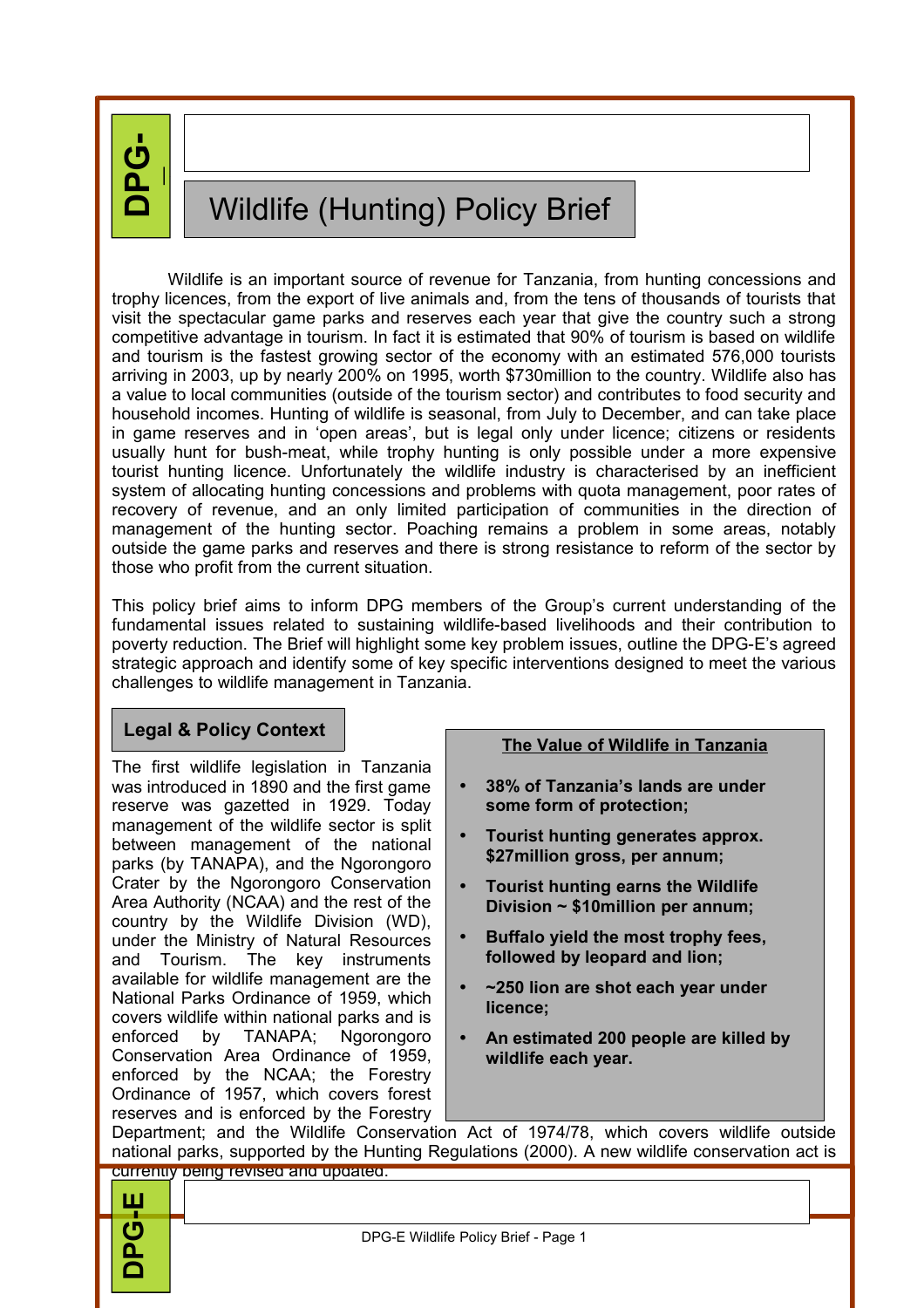Overall, legislation is now guided by the Wildlife Policy (1998); especially important is the confirmation of the Government's overall right of ownership: '*In recognition of the importance of conservation of biological diversity to the livelihood of mankind, the state will retain the overall ownership of wildlife. The government will access user rights to various stakeholders, provide clear policy guidelines, stimulate public and private sector investment in the wildlife industry and provide support to investors'.* 

Tanzania is also a signatory to regional and global conventions, notably the Convention on International Trade of Endangered Species of Wild Fauna and Flora (CITES), Convention on Migratory Species (CMS), African-Eurasian Migratory Water Bird Agreement (AEWA), the Convention on Wetlands (Ramsar) and the Convention on Biological Diversity (CBD).

#### **Issue: Achieving equity in hunting policies**

The lands and wildlife resources currently under protection were previously a vital resource to rural communities. This was not only to meet subsistence needs but also formed the basis of an important trade in wildlife products across the country. But in the first century or so of protection, until the mid-1980s, wildlife and most communities were kept apart. And the benefits from wildlife were channelled to the tourism industry and the national government; little account was taken of the loss of livelihood opportunities to local people.

In the decades since then the policy has evolved, first into a 'community outreach' approach and then more recently into an ecosystem approach, with local people included as participants in the ecosystems. The first structured programme was initiated in the early 1990s by TANAPA who established the Community Conservation Service (CCS); this sought to provide social services to rural communities near national parks as a means of compensating loss, but crucially it didn't allow local communities to control of, or even access to, benefits from the wildlife. More recently the Wildlife Policy (1998) recognized that wildlife conservation and management could no longer disregard the interests of rural communities and that they must receive benefits to mitigate the often significant costs of living with wildlife. These costs include the opportunity cost of access to land, forests etc that were previously contributing to people's livelihoods but were now protected, as well as the direct cost of damage caused by wildlife moving outside protected areas, both in terms of human lives and in terms of loss of crops etc.

The situation outside the game parks, adjacent to reserves under the management of the

MNRT, has also changed and the Wildlife Division initiated a number of community-based natural resource management programmes. These included pilot projects that empower rural communities to obtain tangible benefits from wildlife, primarily through hunting rights. Most of these projects have been established with the assistance of international conservation NGOs and donor agencies.

**'The conservation of wildlife and wild places calls for specialist knowledge, trained manpower and money, and we look to other nations to co-operate with us in this important task the success or failure of which not only affects the continent of Africa but the rest of the world as well.'**

**(Julius K Nyerere, 1961)**

One of the most important of these programmes is the Wildlife Management Area (WMA), defined as '*an area declared by the Minister to be so and set aside by village governments for the purpose of biological natural resource conservation'*. Clearly the thinking behind this is to change the relationship between communities and wildlife so that wildlife is seen as a livelihood opportunity rather than a livelihood threat.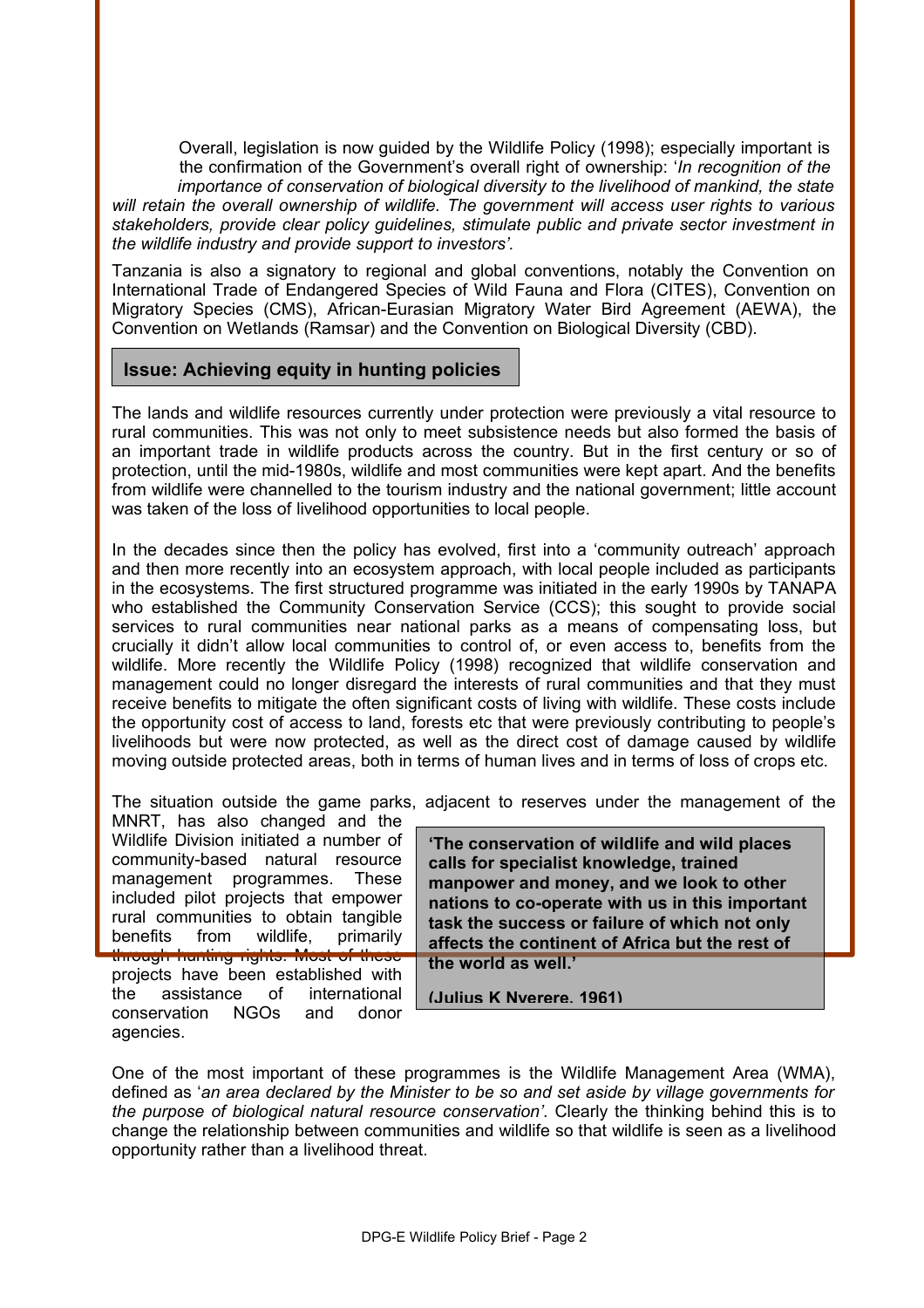**H**<br>ウ

In exchange for implementing conservation activities a village can qualify for WMA status and lease trophy hunting or game viewing concessions to tourist companies or

use the WMA as a managed hunting area for the village itself. There were 16 pilot WMAs partially in place in 2004 which are believed to be quite successful in reducing illegal hunting and the conservation status of the areas under management and studies of these pilots indicate that they can provide up to \$2,000 annually per village.

But as yet not a single non-pilot WMA has been created that have followed the procedures defined in the WMA Regulations, despite the local demand for such initiatives. Current delays in the pilot sites revolve around registration of the CBO, obtaining the necessary Authorised Association (AA) status and in getting legal recognition of user rights. It is also debatable how much capacity there is currently in district natural resource offices, and in the villages themselves, to support the WMA concept. It is also apparent that doing the paperwork necessary to obtain a license to offer tourism opportunities is so onerous that it is generally only the established companies that have the skills to qualify, and they are more likely to transfer much of the cash-income outside of the local economy. Finally, WMAs do not meet the needs of all types of communities. Pastoral communities in particular are disadvantaged by the sedentary, village-based WMA system, and yet they live in some of the most wildlife-rich areas, but with wildlife that they are often in conflict with. As long as conflict exists it is likely that the wildlife will be the loser. There are opportunities to offer a form of AA status to nomadic communities in line with the Wildlife Conservation Act of 1974.

### **Issue: Managing Concessions and Quotas**

In 2003, 40 companies were licensed to run tourist hunting operations on 142 concessions across Tanzania, up from 131 in 2002. The current system to allocate these concessions is generally seen as arbitrary and short-term and there is no competitive-bidding system in place. Such a system can result for example in concessions being awarded to companies without the necessary skills to run an efficient hunting operation or to companies that then sub-lease concessions and quotas, potentially depriving the country of tax and other revenues. The system is open to corruption and does not necessarily engender sustainable hunting practices by concession-holders. Options for change have been investigated in recent years however; for example in 1993 a Government/NGO consultation workshop recommended that hunting blocks be allocated using a tender system in which a minimum of five blocks may be allocated to one company. The 1998 Policy also sought an improved method of allocation but stakeholder consultations with the Tanzania Hunting Operators Association (TAHOA) and a committee of exports headed by the Director of the WD resulted in no change to the status quo with the allocation method still seen 'as the best method', and with conservation benefits stated as being the most important reasons for persisting with allocation.

On each concession, an annual quota is issued for a range of species and the current system requires that operators must utilize 40% of their annual quota, although the data are poor and opportunities for poaching into neighbouring concessions where better game may be found is a known problem. By way of example, in Selous Game Reserve less than 50% of the lion quota was taken (officially) during the 2003 hunting season. It is also certain that a relatively limited degree of hunting above quota takes place in some concessions, and this prompted the Director of Wildlife to issue a Call for Compliance to all hunters in 2004. For their part concession-holders are required to support anti-poaching activities in cooperation with the Wildlife Division. New Wildlife Conservation (Tourist Hunting) Regulations were issued by the MNRT in 2000.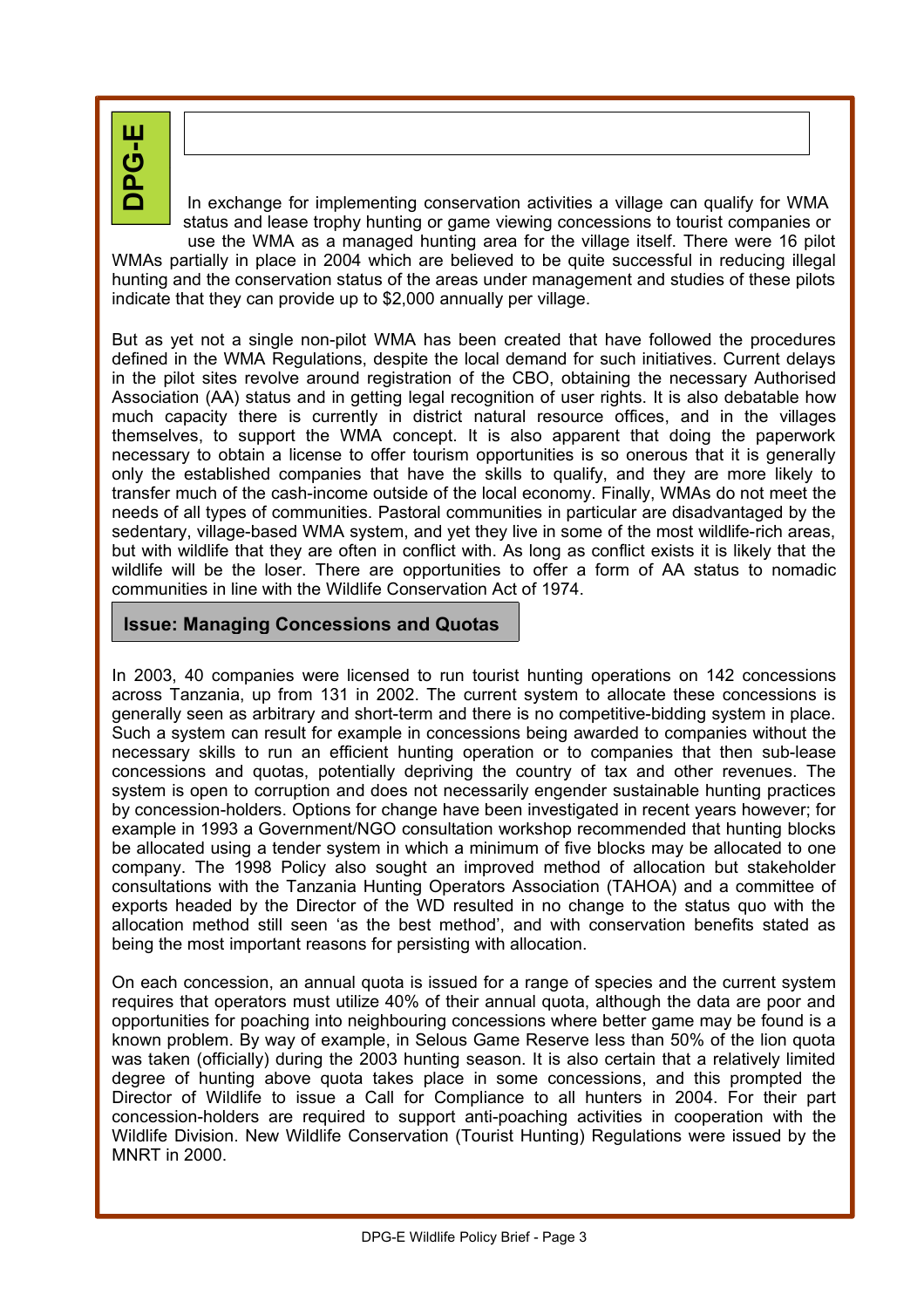Although quotas are often viewed as difficult to enforce, a minimum prerequisite is that they are based on the ability of the wildlife to sustain the proposed off-take. However, most quota-setting is based largely on anecdotal reports from game officers in the field and from the hunting companies themselves. In some instances quotas have been issued that exceed the population of animals in the hunting block. For example, a former Minister issued permits for hunting 750 hippopotamus in the Kilombero area to three companies although in fact the area's total hippo population was less than 750. There are also special provisions for a discretionary Presidential License but for which there is no mandatory fee and no requirement to assess the conservation impact of the quota allocated. In fact the quota system isn't necessarily an appropriate method of managing wild populations, especially for the males of highly-valued 'trophy' animals. These individuals tend to have well-developed secondary sexual characteristics, such as large antlers, horns, tusks or mane. Although these traits generally grow with age, high-quality individuals may show precocious physical development and thus be shot before they are able to breed, with obvious negative effects those species' populations. The new approach is therefore to impose minimum-size limits; for lion for example the emerging standard is to only take those at six years of age or above, and TAHOA has already passed a measuring binding its members to



observe this standard.

In fact the true performance of the current quota-allocation system is currently little understood because there is relatively little monitoring of wildlife populations in the hunting areas. In the absence of a good data-set, and as might be expected, there are various positions taken on the current resource status of species targeted by tourist hunting. Some key local researchers into lion populations for example are

relaxed about their status and do not report any decline in numbers in recent years. However, it is also true that only two populations, in Ngorongoro and Serengeti, have been studied in any detail over recent years and there is some international concern over the stability of lion populations. Elephant populations stabilised or increased in the 1990s according to recent survey work by a specialist group, although their range has been reduced, from near 90% of the country fifty-years ago to only about 50% today. In 2002, Tanzania doubled the number of trophy tusks for legal export, from 100 to 200. Leopard are believed to be robust to hunting pressure as long as conservation activities continue. The African Savannah Buffalo is threatened by poaching, and rinderpest and other diseases and by drought, but there are fewer concerns about the threat of hunting to the population of about 300,000 animals, as long as more general conservation measures from which they benefit persist. Outside the game parks and reserves the situation is less encouraging, with the illegal bush-meat trade  $\frac{1}{4}$ n ever increasing pressure on wildlife resources.

### **Issue: Revenue Distribution**

There are a number of sources of revenue from wildlife hunting. The lease of concessions actually only contributes about 10% of total hunting revenue to the Wildlife Division, while game fees and daily fees contribute 80%. The effect of having such low concession fees is that the only feasible means for the Wildlife Division to raise income is to increase the number of animals hunted through raising quotas. Overall revenue from tourist hunting licences was \$8.8million in 2003.

Hunting permits and game fees for resident hunters are paid directly to district councils, which retain 100% of the revenue. Tourist hunting fees, including trophy fees and WD observer fees, are paid directly to the WD, a proportion of which are then redistributed to district councils in which the hunting takes place and to the Tanzania Wildlife Protection Fund. In fact 25% of tourist hunting fees are returned to district councils but this was worth on average just \$12,125 per district in 2003, with Kilombero District, \$39,000, gaining the most.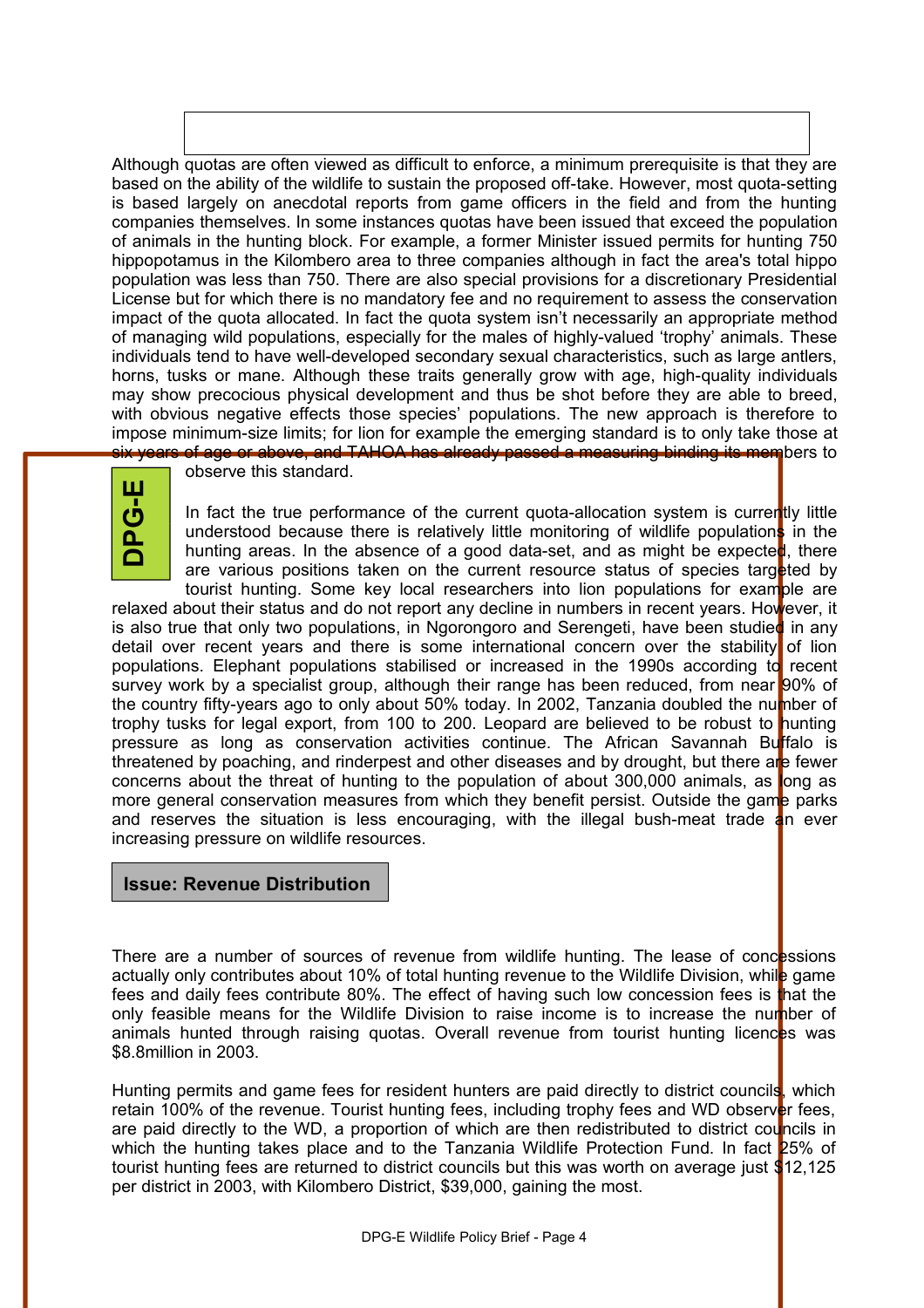**DPG-E**

argued by some commentators that most of these revenues only ever  $\log a$  far as the district level, and do not find their way down to villages or communities. Much of the best hope for improving local communities' direct income from wildlife hunting is based on establishing effective community-managed areas, such as WMAs, run by local

authorized associations. Note that this is not a question re-distribution of wealth but is a question of fair compensation, because communities bear very real costs from the presence of wildlife. However, the local generation of revenues from WMAs remains contentious.

There is a more direct route for the transfer of benefits from hunting; directly from the hunting outfitters to the local communities. The consensus agreements between outfitters and the WD include a condition to '*offer assistance to communities adjacent to hunting areas*' and to integrate its conservation activities with the needs of the adjacent communities. Although there are some good working examples, the assistance is typically poorly observed because there is no provision for its actual implementation or monitoring, and it often ends up being more or less *ad hoc* contributions from the concession holders.

### **Addressing the Issues - Work in Progress**

A number of other initiatives have been taken by Government and development partners within the field of monitoring, quota setting, and improved revenue generation and retention:

- A report on the Tourist Hunting Industry has recently been produced (2004) This study is confidential, copies have been presented to the MNRT, but there has yet been a formal response;
- A database has been developed for tourist hunting in the Selous Game Reserve to manage data derived from a hunting monitoring programme, including trophy quality, first introduced in 1998. The database (but without trophy monitoring) has been expanded to game reserves in north-western Tanzania;
- Retention schemes, whereby 50% of the income generated from hunting within game reserves remains with the management, have been established in Selous Game Reserve, Rukwa Game Reserve and the game reserves of north-western Tanzania in response to GTZ and the European Union interventions.

Finally, the financial administration of the Tourist Hunting Section was computerised in the midnineties with financial assistance from a donor. It was finalised in 1998, but the system has not yet been implemented.

### **Addressing the Issues - Recommendations**

Reform must address at least the following aspects:

The WMA concept holds real potential to effect local poverty and conflict reduction. The Lawyer's Environmental Action Team (LEAT) suggest that if this approach is to realize its full potential the government would need to modify some procedural aspects to establishing WMAs by streamlining the process of providing villages with title to their land, which is a WMA prerequisite;